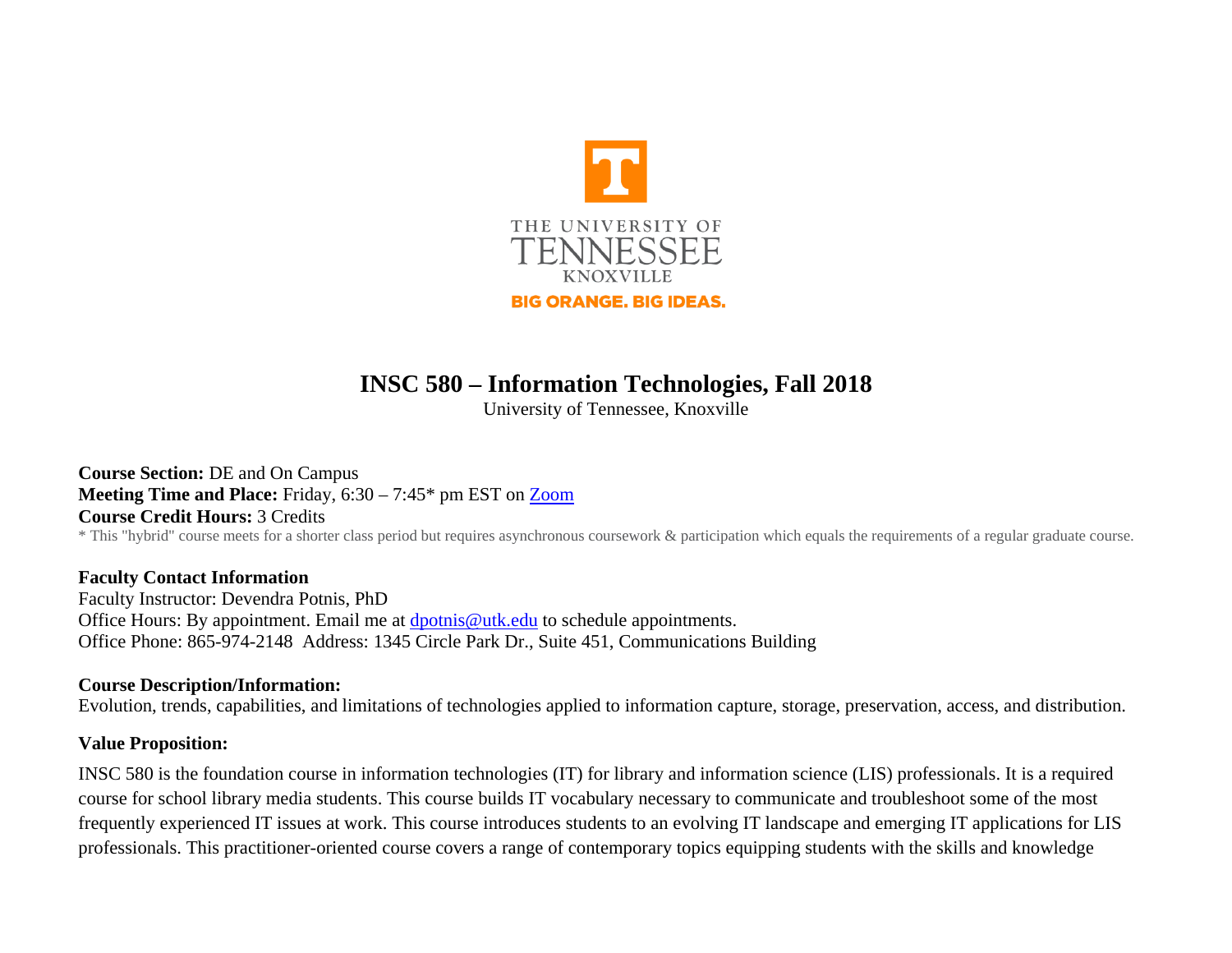necessary to perform IT-related jobs advertised by public, academic, and special libraries, and other organizations hiring information science professionals. Hands-on training, real-world IT solutions, expert advice, cutting-edge IT concepts, case studies, research articles, case examples, short videos, and assignments covered in this course equip students for assuming a variety of IT positions in libraries and information-intensive work environments.

## **Student Learning Outcomes/Objectives:**

Students who complete this course will be capable of…

- Demonstrating awareness, knowledge, and understanding of website design using Unix, computer hardware and software, and a number of emerging technologies and applications in libraries.
- Assessing and implementing information technologies, systems, sources and services that serve users effectively and efficiently.
- Analyzing and applying information policies, and information-related laws that influence the delivery of information resources throughout society.
- Solving real-world technology issues at work.
- Managing a wide variety of technologies including emerging technologies at work.
- Applying lessons learned from real-world IT case examples in all types of libraries.

## **Programmatic Outcomes/Department Goals:**

- The student can assess and implement information technologies, systems, sources and services that serve users effectively and efficiently.
- The student can describe and discuss the processes of creation, organization, distribution, storage, access, retrieval, management, use, and preservation of information in society.
- The student can comply with the changing responsibilities of the information professional in a culturally diverse and networked global society.

## **Learning Environment:**

This course adopts an active learning approach. Students are required to complete all required readings, attend all class lectures, complete graded activities and assignments, and participate in all class activities, including teacher-led and student-led discussions, and small-group and individual activities. All recommended readings are listed in the syllabus and will be uploaded on the course Canvas site at the beginning of the semester.

## **Discovery Learning Approach:**

A learning strategy that you can use in this course is called the discovery frame. The discovery frame emphasizes learning from your own experiences – discovering new knowledge rather than only importing it from someone else's knowledge base. The key characteristics of this frame are: (1) All resources necessary for learning are resident in the individual. (2) It is learning through doing. (3) It is information gathering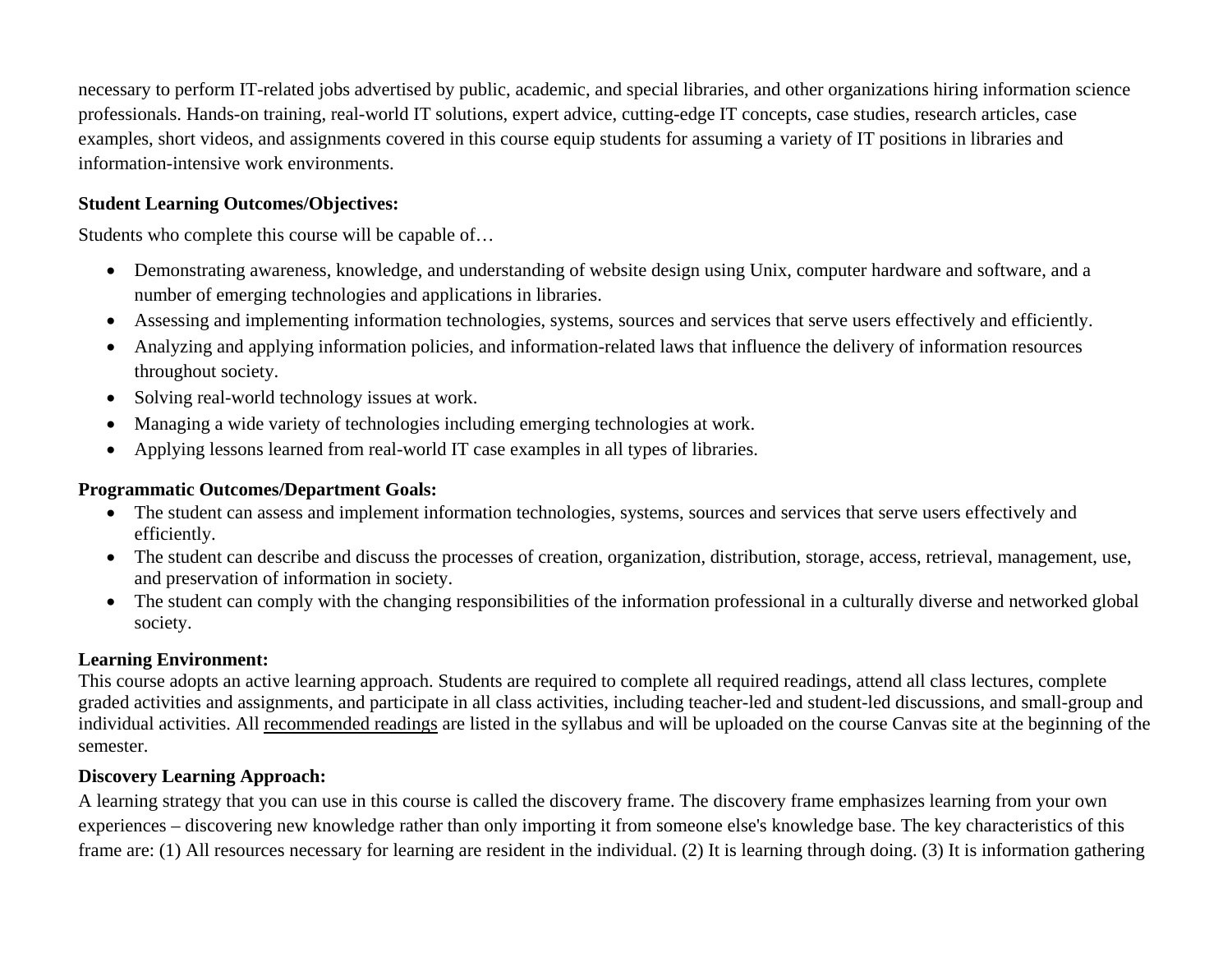with evaluation. Ask yourself: "How did I do that? Can I do it again?" rather than "Did I do it right?" (4) It causes you to identify behavior patterns that make a difference for you. (5) It focuses on success and the use of feedback – you cannot succeed unless you stop and ask: "How did I succeed?" The use of the discovery frame highlights additional goals in this course: to help you learn how to learn, and to learn that learning can be fun. This course aims to teach you important concepts and procedures that will help you continue to learn about knowledge management from your own experiences. The amount of knowledge and skills you will gain from this course will depend on the amount of time and work you invest every week. Information sharing, interaction, and collaboration are essential components of this learning approach.

#### **Course Communications:**

The course instructor is required to communicate with students through UTK email address. If you prefer to use another address, consult the **OIT** Helpdesk to obtain directions for forwarding your UTK mail to your preferred address if you don't wish to check both accounts. Feel free to contact me for questions or to share ideas! To ensure quick response, start your message subject line with **INSC 580**. I will reply to your messages as soon as I can. This course is offered in a virtual mode using Canvas & Zoom. The delivery of the course content will include lectures, videos, discussions, live demonstrations, and hands-on training activities. All lecture slides will be posted on Canvas. Read the class announcement posted on Canvas to stay current with course matters. Submit assignments on Canvas. Do not email them to the instructor. For technical issues, contact the OIT HelpDesk via phone (865) 974-9900 or online at [http://help.utk.edu/.](http://help.utk.edu/)

#### **How to Be Successful in This Course:**

Every week you are expected to invest at least seven hours of your time outside of the classroom on revising the course content, and preparing for the course deliverables such as weekly assignments, online discussion board entries, and reflection report.

Student's Responsibility

- Be prepared for all classes
- Be respectful of others
- Actively contribute to the learning activities in class
- Abide by the UT Honor Code
- Must have adequate computing skills, including but not limited to use of word processing, Web browsers, e-mail, listservs, Canvas, and Collaborate software.
- Must learn how to submit your assignments using Canvas. The [Office of Information Technology \(OIT\)](http://oit.utk.edu/) provides training classes in using varied technologies for students at no charge (advance registration is required).
- Must obtain a UT email account and subscribe to the SIS student listserv.
- Must have the PowerPoint Reader or the regular PowerPoint software installed on your computer in order to download the lecture notes from Canvas.

Instructor's Responsibility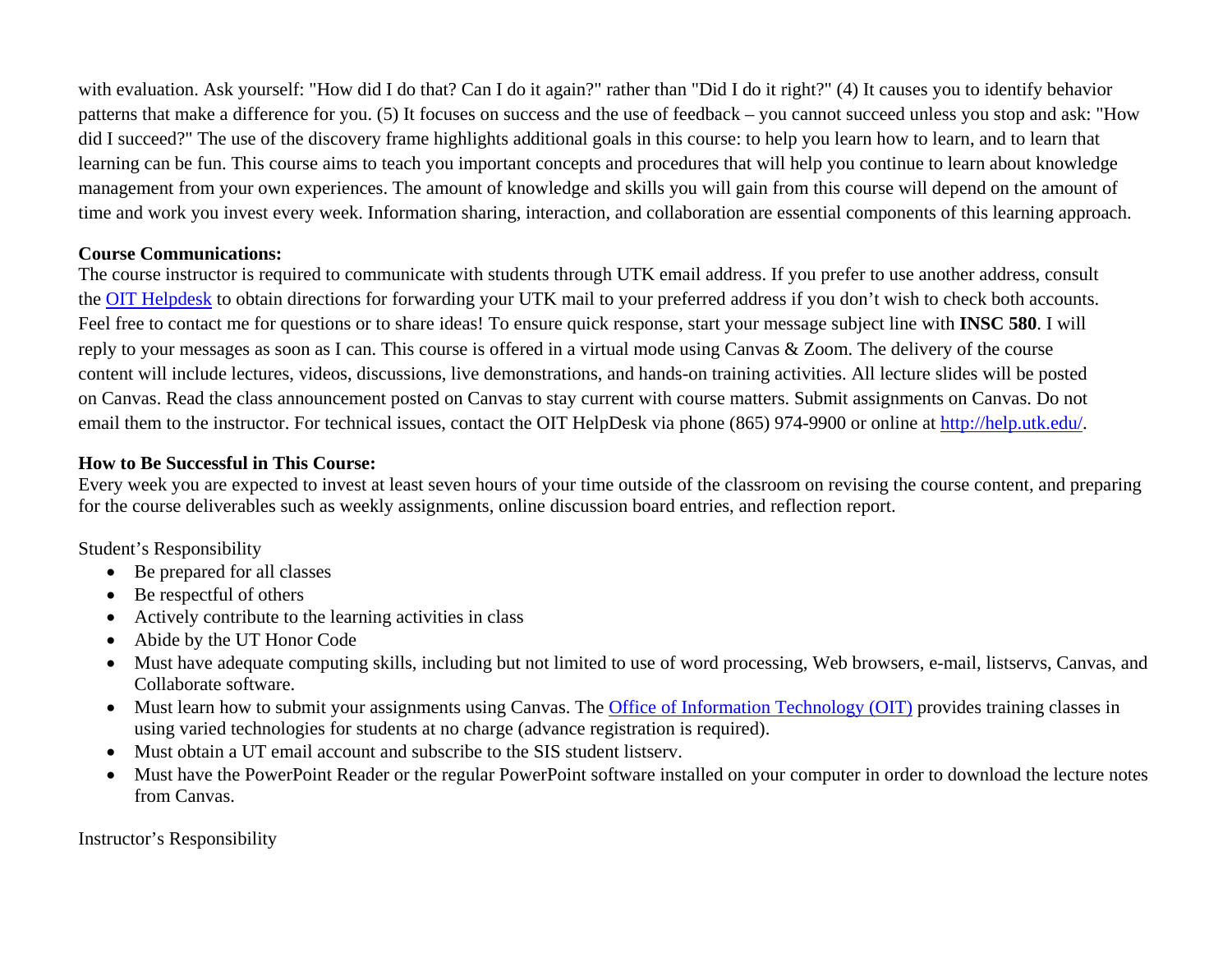- Be prepared for all classes
- Evaluate all fairly and equally
- Be respectful of all students
- Create and facilitate meaningful learning activities
- Behave according to University codes of conduct

#### **Texts/Resources/Materials:**

There is no required text for this course. Recommended text is as follows.

"New Perspectives on Computer Systems 2016, Introductory 18<sup>th</sup> edition" by Parsons, J. and D. Oja., Cengage Learning, '018 edition ISBN-13: 978-1305387751 ISBN-10: 1305387759

#### **Course Resources:**

All of the required resources such as lecture slides, readings, and course deliverables will be made available on the course Canvas site.

#### **Course Requirements, Assessments, and Evaluations:**

#### **Class Attendance Policy:**

It is assumed that each student be present and speak in class. Missing more classes or failing to participate will lower your grade; frequent participation will raise the grade. Regular attendance is required and necessary. A substantial portion of your grade will be based on in-class work and participation. Unexplained absences will affect your grade. Contact me as soon as possible if you cannot attend class.

If you will be absent from class, you must:

- Inform me in advance or as soon as possible after class
- Submit any work due from the missed class period
- Listen to class recording
- Obtain notes, handouts, etc. from Canvas
- Check with classmates for notes, announcements, etc.

## *Acceptable reasons for absence from class include:*

- Illness
- Serious family emergencies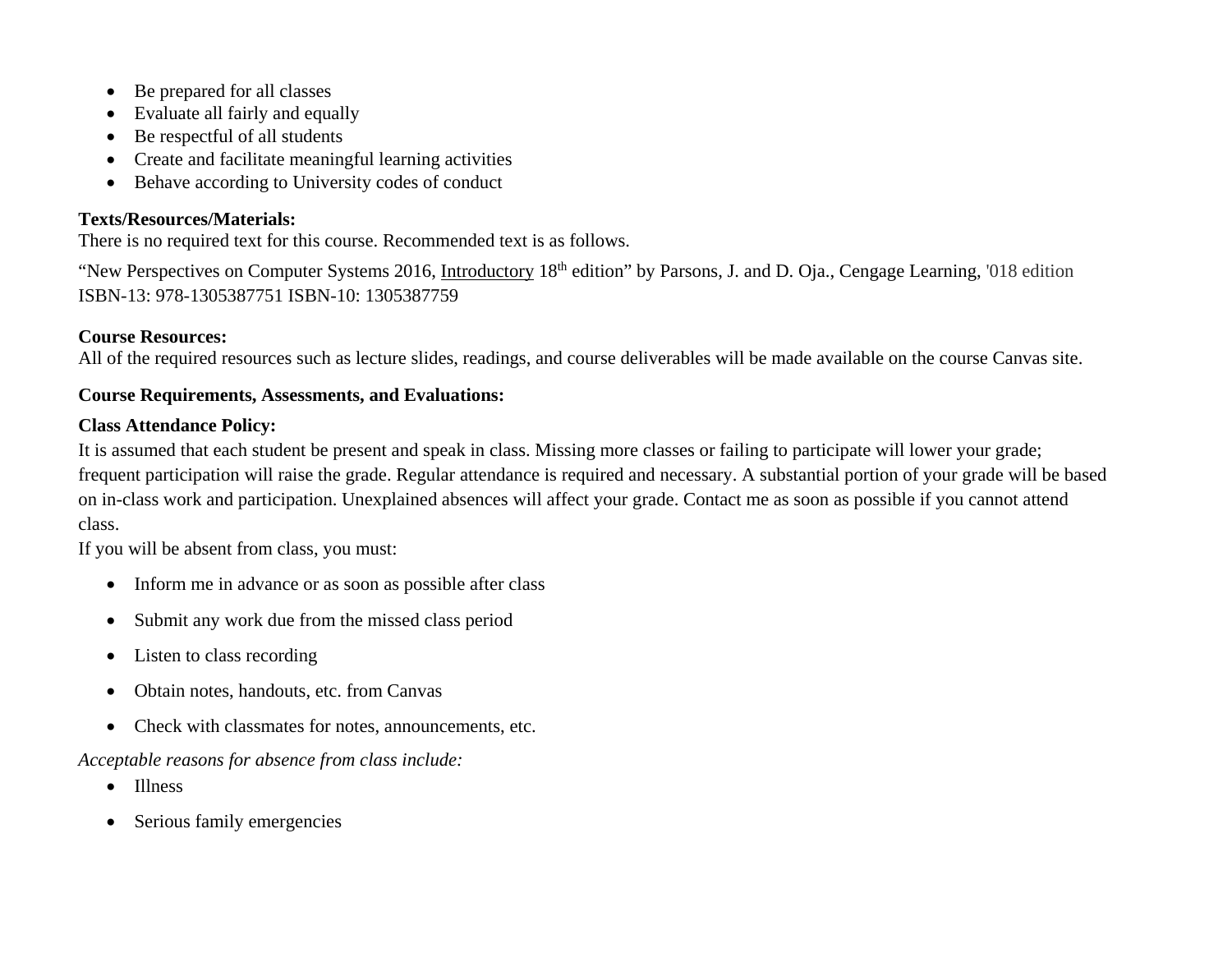- Special curricular or job requirements (e.g., judging trips, field trips, professional conferences)
- Military obligation
- Severe weather conditions
- Religious holidays
- Participation in official university activities such as music performances, athletic competition or debate
- Obligations for court imposed legal obligations (i.e., jury duty, subpoena)

Missing more than one class meeting for reasons other than those listed above will have a negative impact on your course participation grade.

## **Due Dates and Late Assignments:**

Assignments should be submitted to the "assignments" area of Canvas and are due (officially) at 11:59 p.m. EST on the due date listed on the syllabus. I will ONLY download course deliverables from Canvas ONCE.

- 10% of grade will be deducted for each 24-hour period the deliverable (e.g., assignments, online discussion entries, etc.) is not turned in.
- In case of emergency, please contact the instructor before the due date to avoid losing points for the late submission.

#### **Incompletes:**

Based on adopted University of Tennessee-Knoxville and SIS policy, a grade of *I* (Incomplete) is reserved for emergencies that prevent the student from completing the course on time. Incompletes are granted only under "the most unusual of circumstances" and solely at the discretion of the instructor. Plan your semester's course of study carefully to insure sufficient time to complete the required work.

For students who simply "disappear" without contacting the instructor and without completing the required form, an "F" is submitted.

## **Course Feedback:**

Student work is assigned a grade based on quality of thought and writing style, thoroughness of research and of references, appropriateness of length, and originality. Only exceptional work will receive an "A" grade. Deliverables that are received after the due date will be assigned a lower grade than would otherwise be received. All sources must be cited, quotations must be in quotation marks and attributed correctly. Not doing so constitutes plagiarism.

## **Plagiarism:**

Plagiarism in any of its several forms is intolerable, and attention to matters of documentation in all written work is expected and required. Inadvertence, alleged lack of understanding, or avowed ignorance of the various types of plagiarism are not acceptable excuses.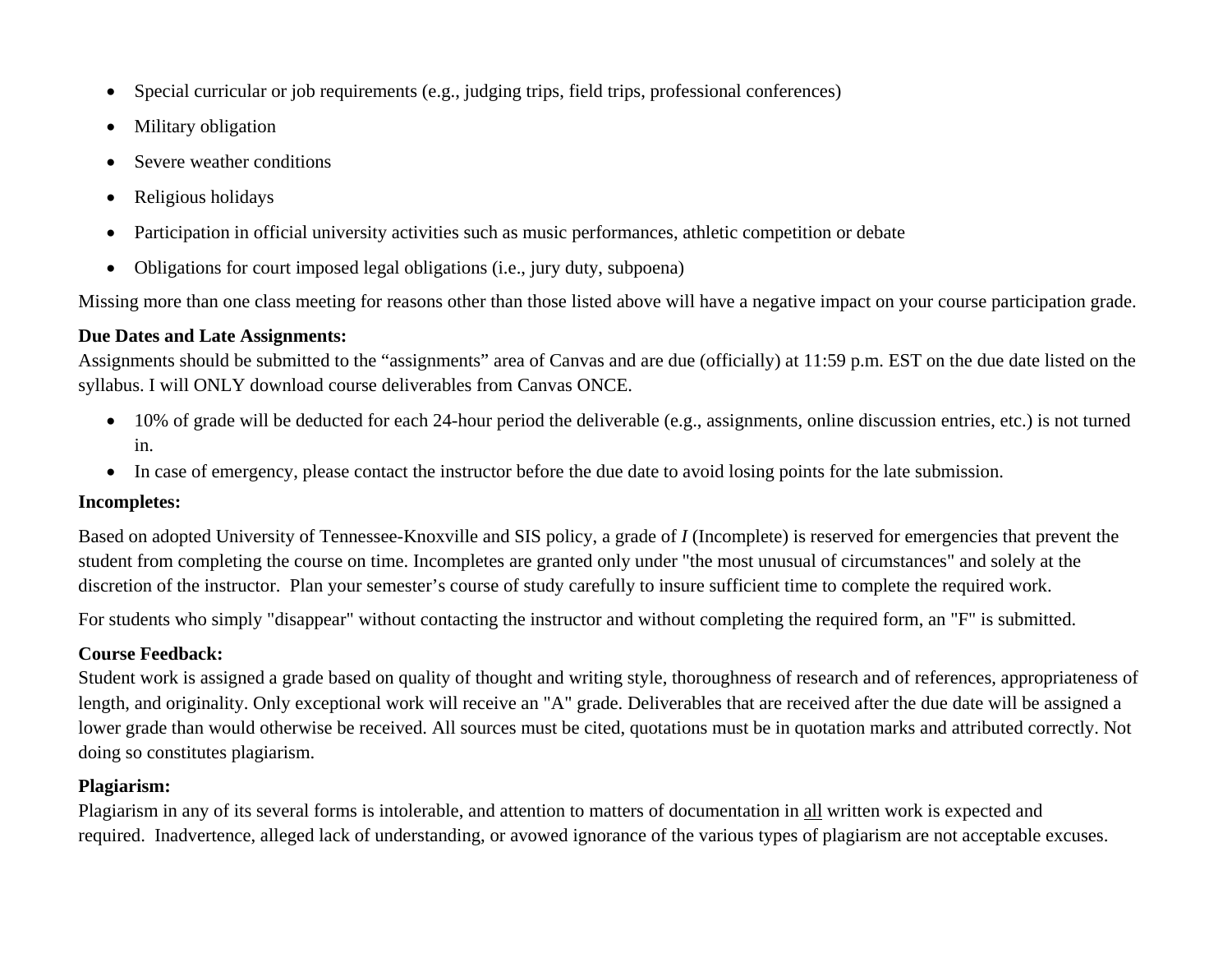Specific examples of plagiarism are:

- 1. Copying without proper documentation (quotation marks and a citation) written or spoken words, phrases, or sentences from any source;
- 2. Summarizing without proper documentation (usually a citation) ideas from another source (unless such information is recognized as common knowledge);
- 3. Borrowing facts, statistics, graphs, pictorial representations, or phrases without acknowledging the source (unless such information is recognized as common knowledge);
- 4. Collaborating on a graded assignment without the instructor's approval;
- 5. Submitting work, either in whole or in part, created by a professional service and used without attribution (e.g., paper, speech, bibliography, or photograph).

Students who may be unsure of the nature of plagiarism should consult the instructor or a guide for writing research reports. (Additional resources are available at [http://www.lib.utk.edu/instruction/plagiarism.](http://www.lib.utk.edu/instruction/plagiarism))

Infractions of academic integrity are penalized according to the severity of the infraction but may include a course grade of "F."

#### **Major Assignments and Exams**

| <b>Deliverables</b>                                                                    | Points $\rightarrow$ % of Total Grade |
|----------------------------------------------------------------------------------------|---------------------------------------|
| Assignments $(12 * 5%)$                                                                | $300 \div 60\%$                       |
| Online Discussion Board Entries $(5 * 4%)$                                             | $100 \rightarrow 20\%$                |
| Your Comments on/Response to Classmates'<br>Online Discussion Board Entries $(5 * 3%)$ | $75 \rightarrow 15\%$                 |
| Self-Reflection Report (5%)                                                            | $25 \rightarrow 5\%$                  |
| TOTAL.                                                                                 | $500 \div 100\%$                      |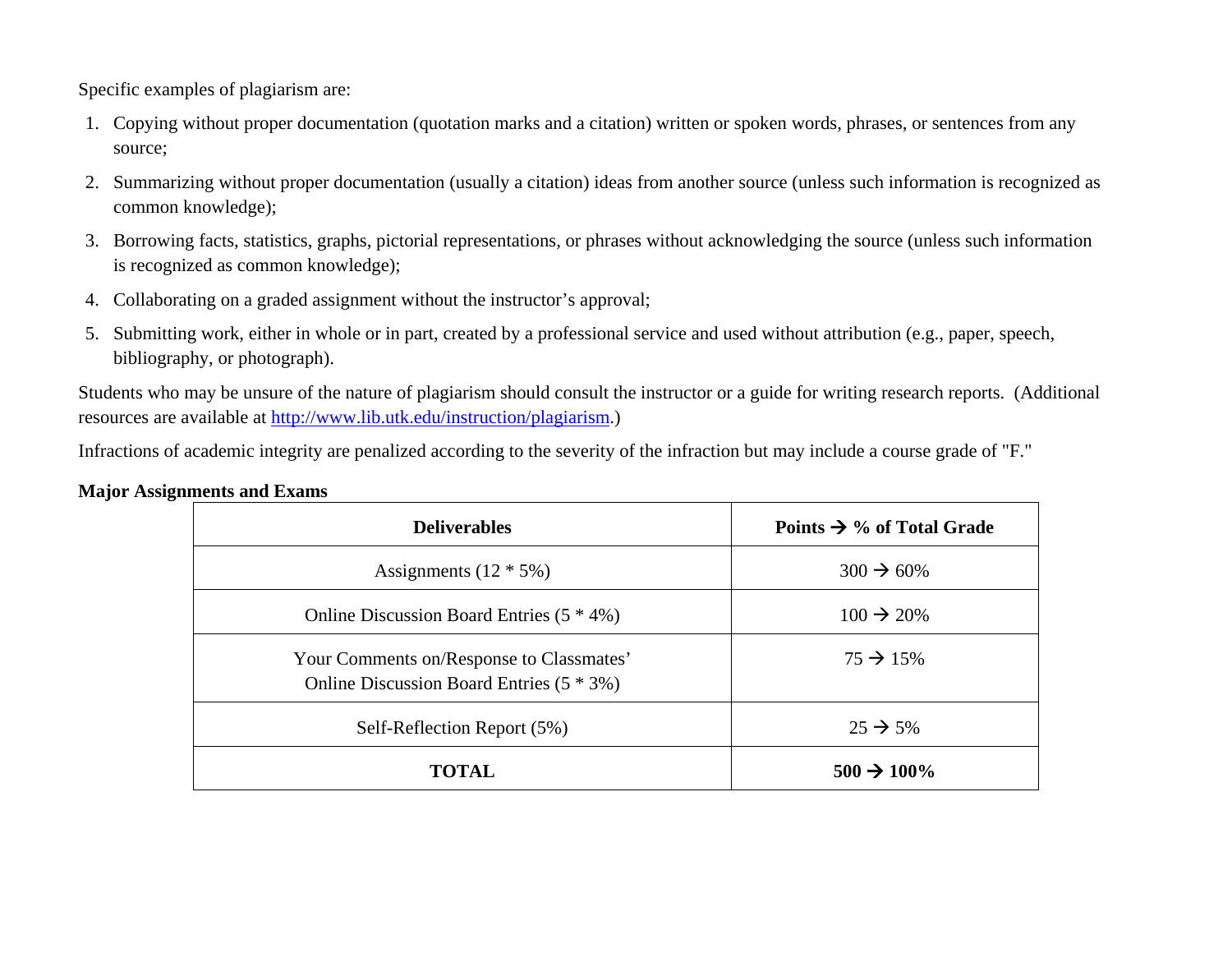#### **Evaluation:**

It will be your responsibility to check your grades on Canvas. You will also be responsible to check my feedback on your submissions on Canvas. Semester grades will be assigned according to the following scale:

| $\mathbf{A}$  | $90\leq$ | (4 quality points per semester hour) superior performance.                                                              |
|---------------|----------|-------------------------------------------------------------------------------------------------------------------------|
| $A-$          | 87-89.99 | (3.7 quality points per semester credit hour) intermediate grade performance.                                           |
| $B+$          | 85-86.99 | (3.5 quality points per semester hour) better than satisfactory performance.                                            |
| B             | 80-84.99 | (3 quality points per semester hour) satisfactory performance.                                                          |
| $B-$          | 77-79.99 | (2.7 quality points per semester credit hour) intermediate grade performance.                                           |
| $C+$          | 75-76.99 | (2.5 quality points per semester hour) less than satisfactory performance.                                              |
| $\mathcal{C}$ | 70-74.99 | (2 quality points per semester hour) performance well below the standard expected of graduate students.                 |
| D             | 60-69.99 | (1 quality point per semester hour) clearly unsatisfactory performance and cannot be used to satisfy degree             |
|               |          | requirements.                                                                                                           |
| $\mathbf F$   | 59.99    | (no quality points) extremely unsatisfactory performance and cannot be used to satisfy degree requirements.             |
| $\mathbf I$   |          | (no quality points) a temporary grade indicating that the student has performed satisfactorily in the course but, due   |
|               |          | to unforeseen circumstances, has been unable to finish all requirements. An I is not given to enable a student to do    |
|               |          | additional work to raise a deficient grade. The instructor, in consultation with the student, decides the terms for the |
|               |          | removal of the I, including the time limit for removal. If the I is not removed within one calendar year, the grade     |
|               |          | will be changed to an F. The course will not be counted in the cumulative grade point average until a final grade is    |
|               |          | assigned. No student may graduate with an I on the record.                                                              |
| S/NC          |          | (carries credit hours, but no quality points) S is equivalent to a grade of B or better, and NC means no credit         |
|               |          | earned. A grade of Satisfactory/No Credit is allowed only where indicated in the course description in the Graduate     |
|               |          | Catalog. The number of Satisfactory/No Credit courses in a student's program is limited to one-fourth of the total      |
|               |          | credit hours required.                                                                                                  |
| P/NP          |          | (carries credit hours, but no quality points) P indicates progress toward completion of a thesis or dissertation. NP    |
|               |          | indicates no progress or inadequate progress.                                                                           |
| W             |          | (carries no credit hours or quality points) indicates that the student officially withdrew from the course.             |

## **Computing Requirements:**

You must have adequate computing skills, including but not limited to use of word processing, Web browsers, e-mail, listservs, Canvas, and Collaborate software. You must learn how to submit your assignments using Canvas. The [Office of Information Technology \(OIT\)](http://oit.utk.edu/) provides training classes in using varied technologies for students at no charge (advance registration is required). You must obtain a UT email account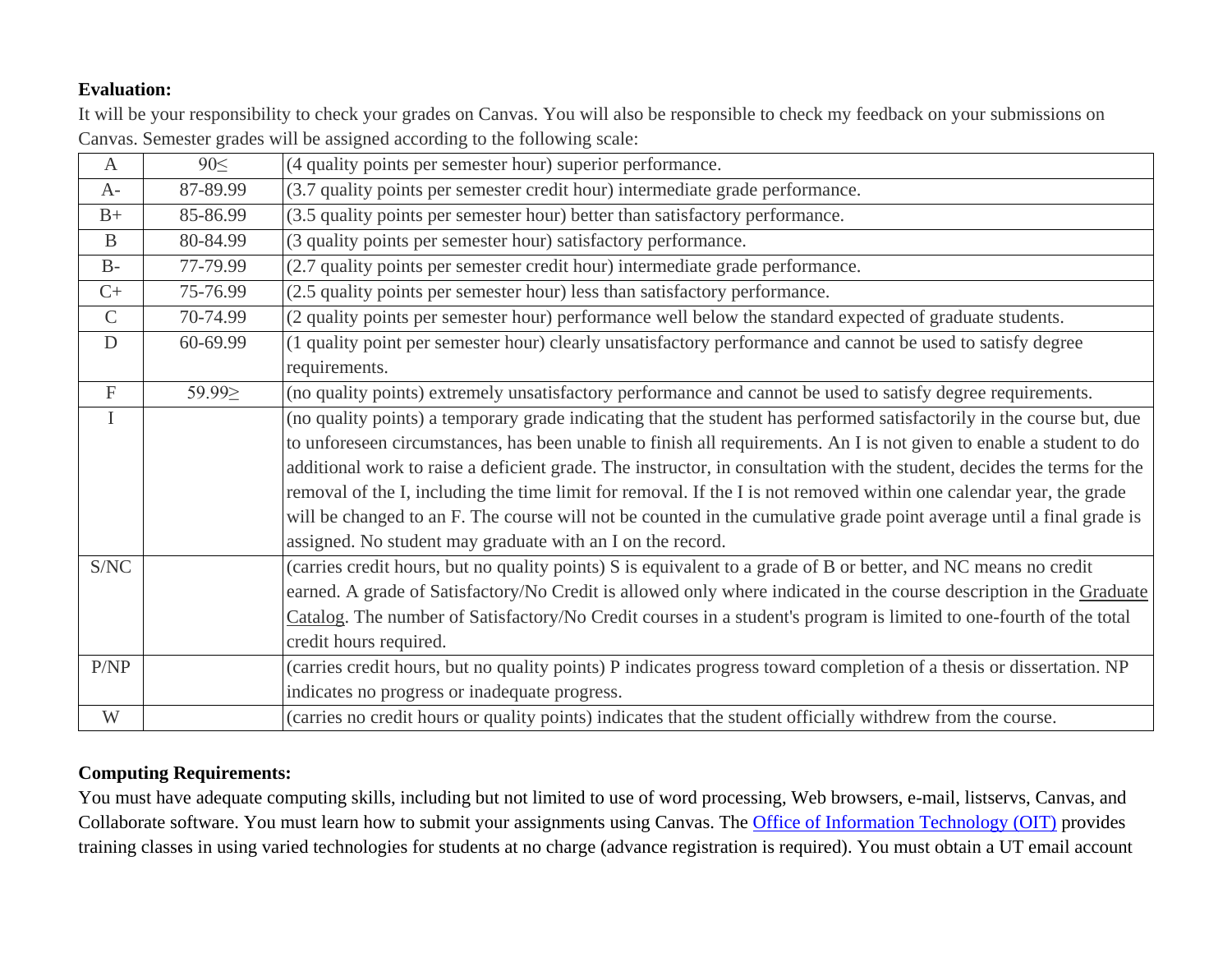and subscribe to the SIS student listserv. In addition, you must have the PowerPoint Reader or the regular PowerPoint software installed on your computer in order to download the lecture notes from Canvas.

#### **Inclement Weather:**

"The chancellor (or appointed representative) may officially close or suspend selected activities of the university because of extreme weather conditions. When a decision to close is made, information is distributed to the campus community, shared with local media, and posted on the front page at [http://utk.edu.](http://utk.edu/) (Hilltopics, p. 55) [\(http://hilltopics.utk.edu/files/Hilltopics%202015-16.pdf\)](http://hilltopics.utk.edu/files/Hilltopics%202015-16.pdf). SIS will cancel classes when UT is closed. Please check the SIS student listserv (UTKSIS-L@LISTSERV.UTK.EDU) for messages about closing.

## **CCI Diversity Statement:**

The College of Communication and Information recognizes that a college diverse in its people, curricula, scholarship, research, and creative activities expands opportunities for intellectual inquiry and engagement, helps students develop critical thinking skills, and prepares students for social and civic responsibilities. All members of the College benefit from diversity and the quality of learning, research, scholarship and creative activities is enhanced by a climate of inclusion, understanding and appreciation of differences and the full range of human experience. As a result, the College is committed to diversity and equal opportunity and it recognizes that it must represent the diversity inherent in American society. The College is acutely aware that diversity and fairness are foundations that unite the College's faculty, staff, students, and the larger communication and information community.

#### **Academic Integrity:**

"An essential feature of the University of Tennessee, Knoxville is a commitment to maintaining an atmosphere of intellectual integrity and academic honesty. As a student of the university, I pledge that I will neither knowingly give nor receive any inappropriate assistance in academic work, thus affirming my own personal commitment to honor and integrity."

#### **University Civility Statement:**

Civility is genuine respect and regard for others: politeness, consideration, tact, good manners, graciousness, cordiality, affability, amiability and courteousness. Civility enhances academic freedom and integrity, and is a prerequisite to the free exchange of ideas and knowledge in the learning community. Our community consists of students, faculty, staff, alumni, and campus visitors. Community members affect each other's well-being and have a shared interest in creating and sustaining an environment where all community members and their points of view are valued and respected. Affirming the value of each member of the university community, the campus asks that all its members adhere to the principles of civility and community adopted by the campus: [http://civility.utk.edu/.](http://civility.utk.edu/)

## **Disability Services:**

"Any student who feels s/he may need an accommodation based on the impact of a disability should contact Student Disability Services in Dunford Hall, at 865-974-6087, or by video relay at, 865-622-6566, to coordinate reasonable academic accommodations.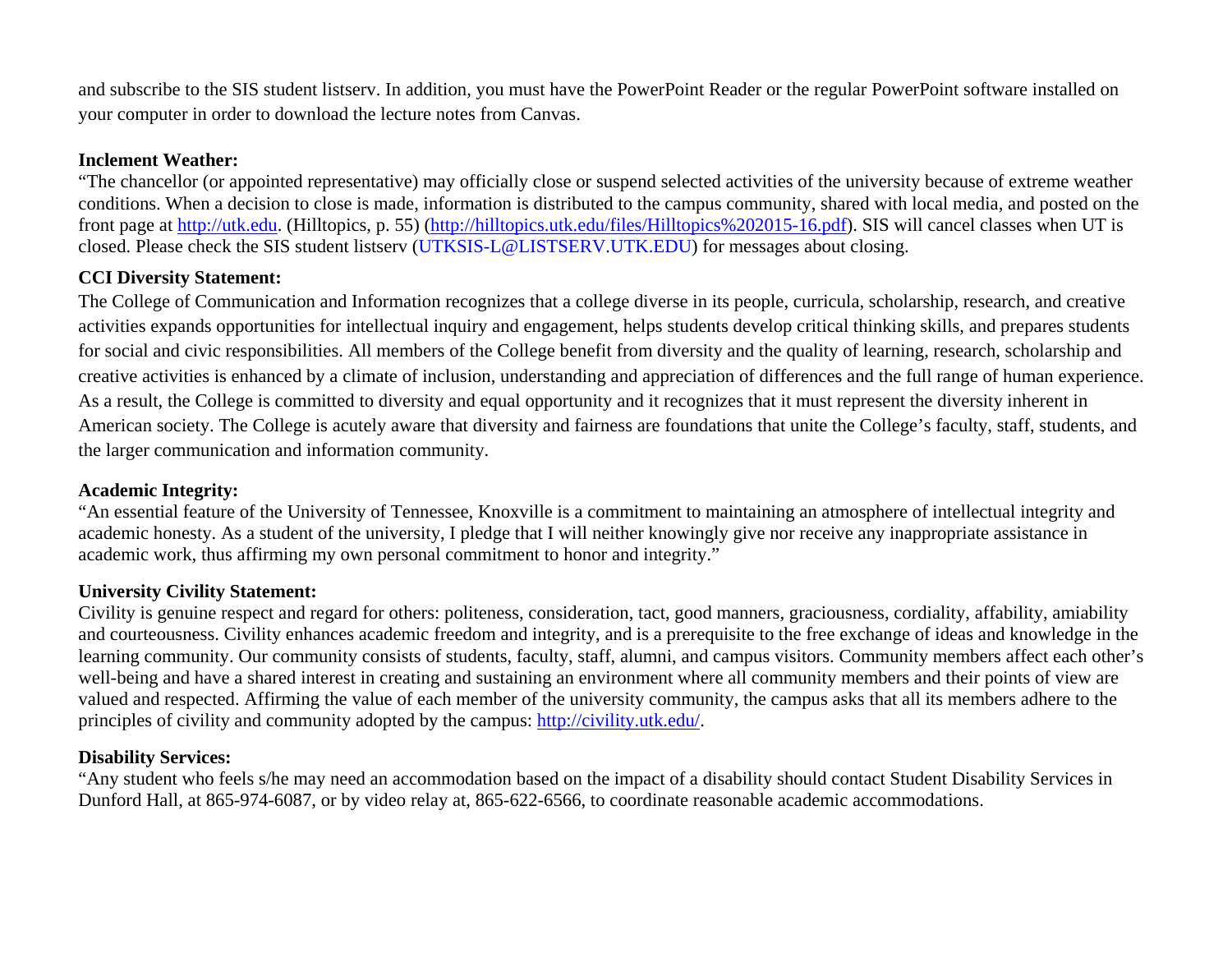#### **Your Role in Improving Teaching and Learning Through Course Assessment:**

At UT, it is our collective responsibility to improve the state of teaching and learning. During the semester, you may be requested to assess aspects of this course either during class or at the completion of the class. You are encouraged to respond to these various forms of assessment as a means of continuing to improve the quality of the UT learning experience.

## **Key Campus Resources for Students:**

- [Center for Career Development](http://career.utk.edu/) (Career counseling and resources; HIRE-A-VOL job search system)
- [Course Catalogs](http://catalog.utk.edu/) (Listing of academic programs, courses, and policies)
- [Hilltopics](http://hilltopics.utk.edu/) (Campus and academic policies, procedures and standards of conduct)
- [OIT HelpDesk](https://help.utk.edu/) (865) 974-9900
- [Schedule of Classes/Timetable](https://bannerssb.utk.edu/kbanpr/bwckschd.p_disp_dyn_sched)
- [Student Health Center](http://studenthealth.utk.edu/) (visit the site for a list of services)
- [Student Success Center](http://studentsuccess.utk.edu/) (Academic support resources)
- [Undergraduate Academic Advising](http://advising.utk.edu/) (Advising resources, course requirements, and major guides)
- [University Libraries](http://www.lib.utk.edu/) (Access to library resources, databases, course reserves, and services)

## **Course Outline/Assignments/Units of Instruction/Clinic Schedule:**

| Date          | <b>Topics &amp; In-Class Activities</b>                                                                                                                                                                                                                                                                                          | Deliverables &<br><b>Recommended Readings</b> |
|---------------|----------------------------------------------------------------------------------------------------------------------------------------------------------------------------------------------------------------------------------------------------------------------------------------------------------------------------------|-----------------------------------------------|
| Class 1       | Introduction<br>$\bullet$                                                                                                                                                                                                                                                                                                        |                                               |
| <b>Aug 24</b> | Academic background<br>$\circ$<br>Share your IT experience<br>$\circ$<br>Expectations from INSC 580<br>$\circ$<br>Your strategy to succeed in this course<br>$\circ$<br>IT Skills in Demand in Libraries                                                                                                                         |                                               |
|               | Analyzing "IT Job Titles" for Information Professionals<br>$\bullet$<br>Case Example 1: The Five Roles of Media<br>$\circ$<br><b>Specialist</b><br>Case Example 2: Digital Innovator – PBS Wants<br>$\circ$<br>You<br><b>Expert Advice 1: How to Become a School</b><br>$\circ$<br>Librarian?<br>Overview of the Course Syllabus |                                               |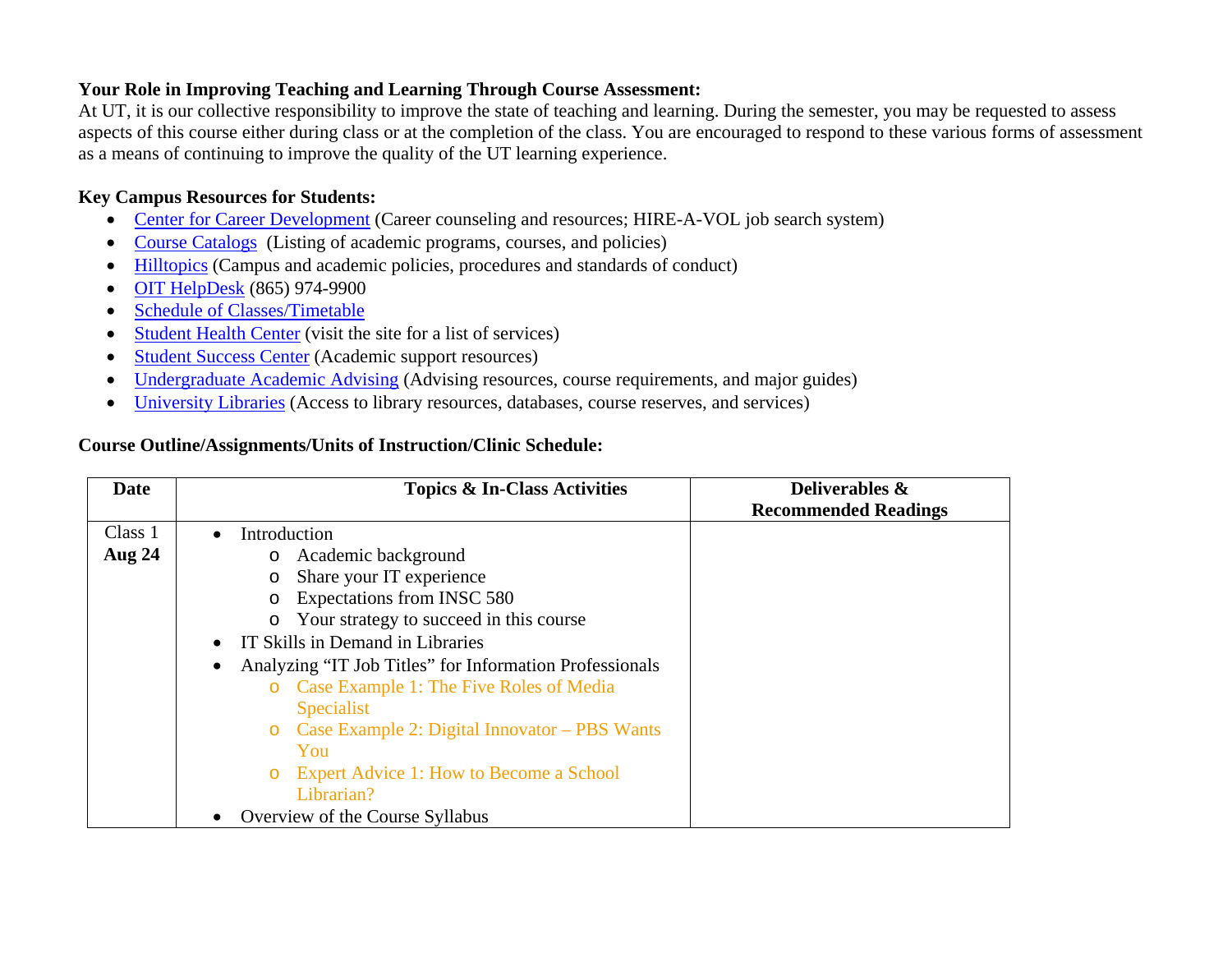|                          | <b>Expert Advice 2: Types of Technology Information</b><br>$\bullet$<br><b>Sources</b><br><b>Glossary of IT Terms and Concepts</b><br>$\bullet$<br><b>School Librarians as Technology Integration Leaders</b><br>$\bullet$                                                                                                                                                                                                                                                                                                                                                                                                                                                                                                                             |                                                                                                                                                                      |
|--------------------------|--------------------------------------------------------------------------------------------------------------------------------------------------------------------------------------------------------------------------------------------------------------------------------------------------------------------------------------------------------------------------------------------------------------------------------------------------------------------------------------------------------------------------------------------------------------------------------------------------------------------------------------------------------------------------------------------------------------------------------------------------------|----------------------------------------------------------------------------------------------------------------------------------------------------------------------|
| Class 2<br><b>Aug 31</b> | <b>Introduction to Computers</b><br>$\bullet$<br>Components of System Unit<br>Motherboard: Processor, A/V Cards, & Memory<br>$\circ$<br>Power Supply: AC & DC<br>$\circ$<br>Drive Bays<br>$\circ$<br>Ports & Connectors<br>$\circ$<br>Bus: Data & Address<br>$\Omega$                                                                                                                                                                                                                                                                                                                                                                                                                                                                                  | <b>Assignment 1 on</b><br><b>Why Stay on Top of Technology</b><br>Trends? $(5%)$<br><b>Online Discussion Board Entry #1A</b><br>on Evolution of IT in Libraries (4%) |
| Class 3<br>Sept 7        | Communication & Networks<br>Types of networks: PAN, MAN, LAN, & WAN<br>$\circ$<br>Network topologies: bus, ring, mesh, & star<br>$\circ$<br>IEEE 802.X Standards<br>$\circ$<br>Communication devices: modems, routers, etc.<br>$\circ$<br>Client-server architecture, & Peer-to-peer<br>$\circ$<br>communication<br>o Protocols: TCP/IP, SMTP, & FTP<br>o Virtual Private Network, Intranet, & Mobile n/w<br>Internet & World Wide Web<br>Types of Connections & Access Providers<br>$\circ$<br>Analysis of a Website address/URL<br>$\circ$<br>Types of Addresses: Physical, Virtual (IP), & Port<br>Case Example 3: Successfully Planning a Scalable and<br><b>Effective Patron Wireless Network</b><br>Expert Advice 3: Build It and They Will Come | <b>Assignment 2 on</b><br><b>Current Technology Trends (5%)</b><br><b>Online Discussion Board Entry #1B</b><br>(3%)                                                  |
| Class 4<br>Sept 14       | Setting up Unix Account<br>File-transfer (local - server) Basics: Hands-on Training<br>$\bullet$<br>Website design using web editor vs. Wix                                                                                                                                                                                                                                                                                                                                                                                                                                                                                                                                                                                                            | <b>Assignment 3 on</b><br><b>Big Talk from Small Libraries: Small</b><br><b>Libraries Doing Big Things (5%)</b>                                                      |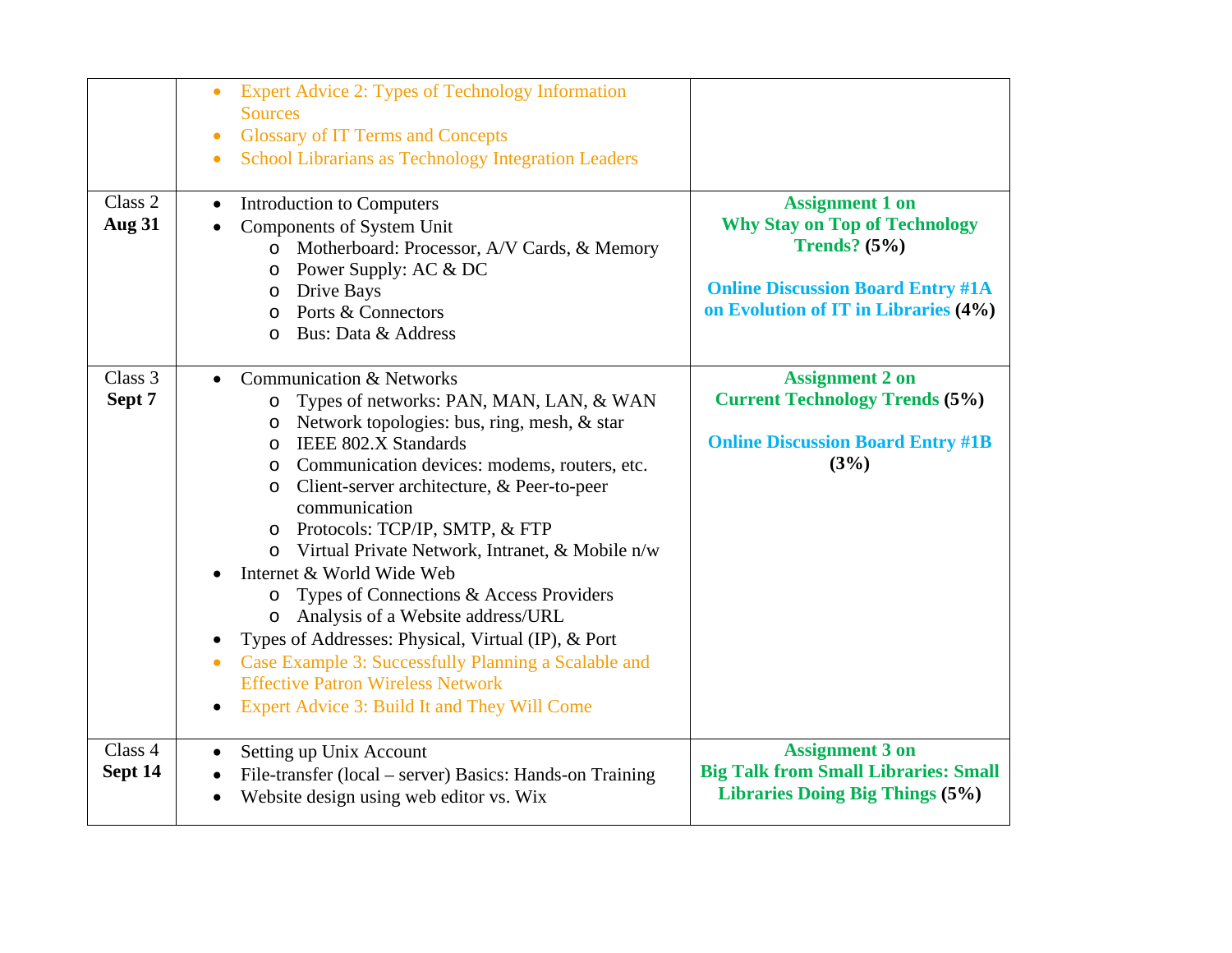|                          |                                                                                                                                                                                                                                                                                                                                                                                                                                                                                                                                                                                                                                                   | <b>Online Discussion Board Entry #2A</b><br>on Evaluating Emerging<br><b>Technologies in Libraries (4%)</b>                                                    |
|--------------------------|---------------------------------------------------------------------------------------------------------------------------------------------------------------------------------------------------------------------------------------------------------------------------------------------------------------------------------------------------------------------------------------------------------------------------------------------------------------------------------------------------------------------------------------------------------------------------------------------------------------------------------------------------|----------------------------------------------------------------------------------------------------------------------------------------------------------------|
| Class 5<br>Sept 21       | Storage: Capacity, Access time, & Types of Storage<br>$\bullet$<br>Case Example 4: Redefining Our OPAC Computers with<br>$\bullet$<br><b>Google Chromebox</b><br>Input Devices: Audio, Video, Text, Graphics, &<br>$\bullet$<br><b>Biometrics</b><br>Output Devices: Monitors, Speakers, Headphones, 3D<br>$\bullet$<br>Printers, Projectors, & Tactile devices<br>Expert Advice 4: 3-D Printing Worth the Hype – The<br>$\bullet$<br><b>Maker Issue</b><br><b>RFID Technologies for Libraries</b><br>$\bullet$<br>Robots for Libraries<br>$\bullet$<br>Case Example 5: Machinery Than Can Transform Your<br>$\bullet$<br><b>Lending Services</b> | <b>Assignment 4 on</b><br><b>Troubleshooting (5%)</b><br><b>Online Discussion Board Entry #2B</b><br>(3%)                                                      |
| Class 6<br>Sept 28       | Database and Information Management Systems<br>$\bullet$<br>Designing a Database from scratch using ER Diagram<br>٠<br>Demo for Relational DBMS: Tables, Forms, Queries, &<br>$\bullet$<br>Reports<br>O Data Warehouse & Web Databases                                                                                                                                                                                                                                                                                                                                                                                                            | <b>Assignment 5 on</b><br><b>Networking and Internet (5%)</b><br><b>Online Discussion Board Entry #3A</b><br>on Assistive Technologies in Libraries<br>$(4\%)$ |
|                          | <b>FALL BREAK</b>                                                                                                                                                                                                                                                                                                                                                                                                                                                                                                                                                                                                                                 |                                                                                                                                                                |
| Class 7<br><b>Oct 12</b> | Fundamentals of usability, user experience management,<br>$\bullet$<br>human-computer interface design, & online user support<br>Evaluating mobile apps for libraries<br>$\bullet$<br>Developing and using Quick Reader (QR) codes for<br>$\bullet$<br>libraries<br>Case Example 6: QR Codes Go to School, QR Codes<br>$\bullet$<br>Connect Students to Books, & QR Codes in the Library<br>Augmented reality in libraries                                                                                                                                                                                                                        | <b>Assignment 6 on</b><br><b>Website Design (5%)</b><br><b>Online Discussion Board Entry #3B</b><br>(3%)                                                       |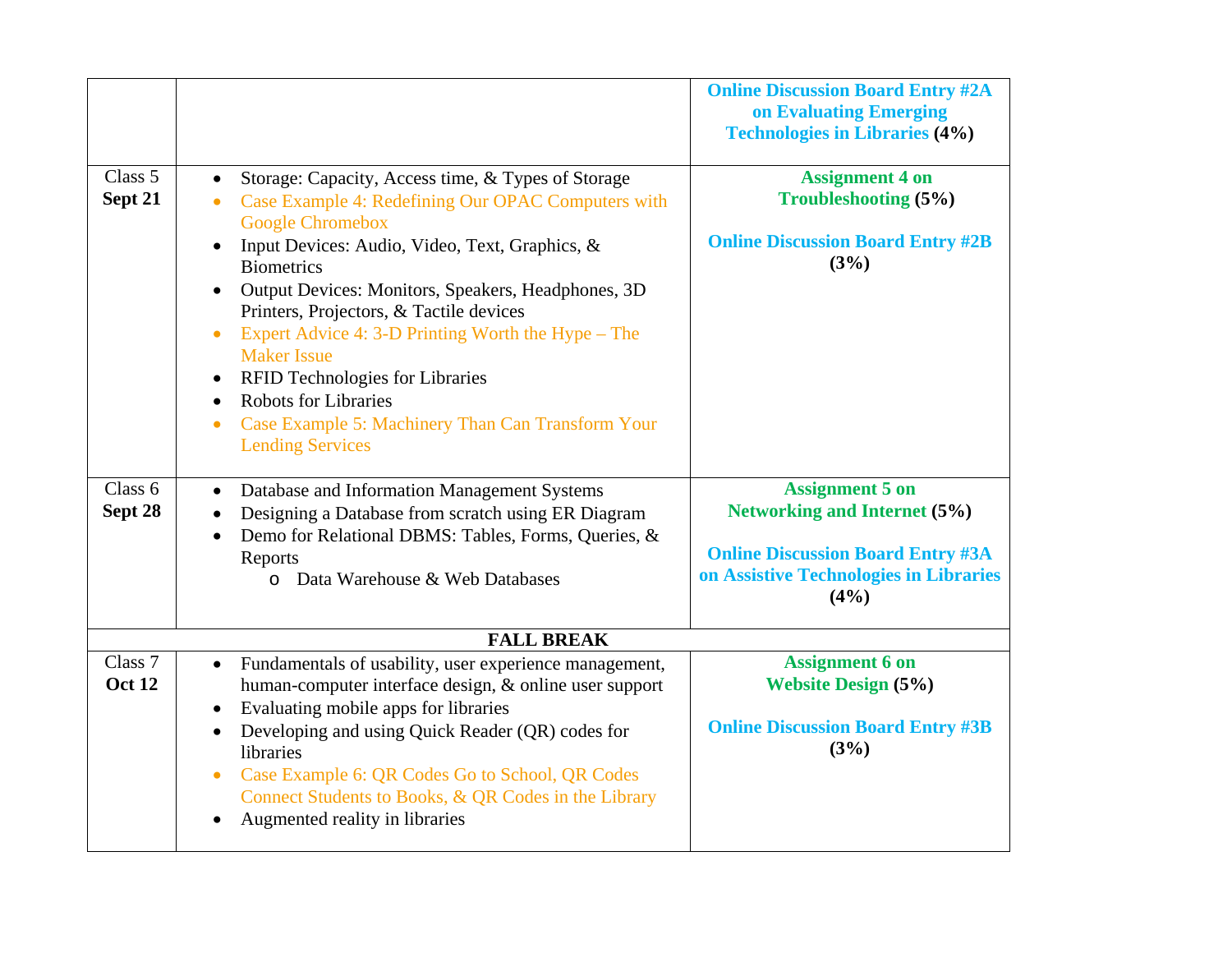| Class 8<br><b>Oct 19</b>     | Automated library system & Integrated library systems<br>$\bullet$<br>Library information systems and digital library<br>$\bullet$<br>management<br>o Kuali OLE, SirsiDynix Symphony, CONTENTdm,<br>Digital Commons, and Acqweb<br><b>Major ILS Products</b>                                                                                                                                                                                                                                                                                                                                                                                                                                                                                                                                          | <b>Assignment 7 on</b><br><b>Database Basics (5%)</b>                                                                        |
|------------------------------|-------------------------------------------------------------------------------------------------------------------------------------------------------------------------------------------------------------------------------------------------------------------------------------------------------------------------------------------------------------------------------------------------------------------------------------------------------------------------------------------------------------------------------------------------------------------------------------------------------------------------------------------------------------------------------------------------------------------------------------------------------------------------------------------------------|------------------------------------------------------------------------------------------------------------------------------|
| Class 9<br><b>Oct 26</b>     | Web 2.0 and social software for libraries $-$ Library 2.0<br>$\bullet$                                                                                                                                                                                                                                                                                                                                                                                                                                                                                                                                                                                                                                                                                                                                | <b>Assignment 8 on</b><br>Usability $(5%)$                                                                                   |
| Class 10<br>Nov <sub>2</sub> | Making Smart IT Choices: Evaluating, Buying, and<br>$\bullet$<br><b>Implementing Technology for Libraries</b><br>o Criteria for purchasing e-Book platforms<br>Strategic Management of IT in Libraries<br>$\bullet$<br>Case Example 8: 21 <sup>st</sup> Century School Library Media<br>$\bullet$<br>Center<br>Google Analytics for Libraries<br>Analytics, Goals, and Strategy for Library's Social Media<br>Presence<br>How Can Libraries Measure the Return on Investment in<br>IT?<br><b>Repository Analytics</b><br>Expert Advice 7: RFID Costs, Benefits, and ROI<br>$\bullet$<br>A Comparative Analysis of the Effect of ILS on Staffing<br>$\bullet$<br>Models in Academic Libraries<br>Expert Advice 6: Data with a Soul<br>$\bullet$<br>Case Example 7: Top Trends for Schools<br>$\bullet$ | <b>Assignment 9 on</b><br><b>Social Media Policies (5%)</b><br><b>Online Discussion Board Entry</b><br>#4A on Hacking (4%)   |
| Class 11<br>Nov 9            | <b>GUEST SPEAKER: Daryl Grabarek, School Library</b><br>$\bullet$<br>Journal<br>Writing a Technology Plan for Libraries<br>$\bullet$<br><b>Expert Advice 8: The Hole Truth</b><br>$\bullet$<br>Expert Advice 9: Tech IT to the Limit – Maker Space in<br>$\bullet$<br><b>School Libraries</b>                                                                                                                                                                                                                                                                                                                                                                                                                                                                                                         | <b>Assignment 10 on</b><br><b>Library 2.0 and Mobile Apps</b><br>(5%)<br><b>Online Discussion Board Entry</b><br>$\#4B(3\%)$ |